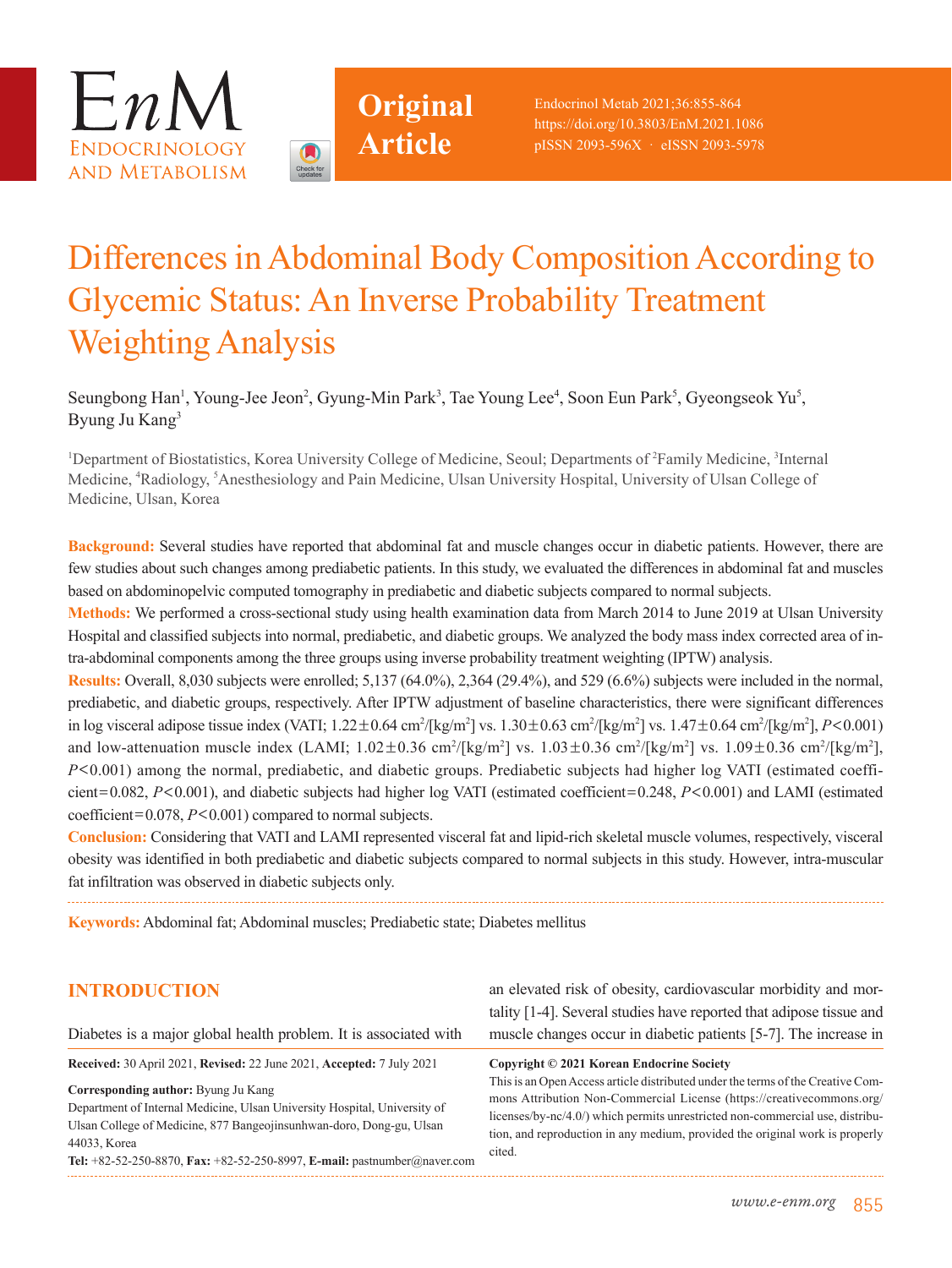visceral adipose tissue (VAT) is associated with insulin resistance and a higher prevalence of diabetes [8-10]. Additionally, decreased muscle mass and lipid-rich skeletal muscle are associated with a risk of incident diabetes [11,12]. However, few studies have evaluated the relationship between abdominal body composition and glycemic control status, including prediabetes.

Simple measurement values such as body weight, waist circumference, and body mass index (BMI) do not accurately represent abdominal body fat and muscle compositions [13]. Computed tomography (CT) is a useful tool for assessing body fat and muscle distributions; they can be accurately visualized based on CT attenuation values [14]. Thus, this study aimed to evaluate differences in abdominal fat and muscles based on abdominopelvic computed tomography (APCT) measurements in prediabetic and diabetic subjects compared to normal subjects from a large cohort who voluntarily underwent health examinations.

## **METHODS**

 $EnM$ 

#### **Study design and subjects**

We performed a retrospective cross-sectional study using health examination data from subjects greater than 19 years of age who underwent self-referred APCT as part of routine checkups at the Health Promotion Center in Ulsan University Hospital, in Ulsan, Korea, from March 2014 to June 2019. If the subjects had undergone multiple checkups, we only collected data from the first health examination data as the index. Additionally, subjects were excluded if they had missing baseline characteristics such as smoking, alcohol consumption, height, weight, and waist circumference. We classified the subjects into non-diabetic and diabetic subjects on the basis of their self-report questionnaires. Glycosylated hemoglobin (HbA1c) and fasting plasma glucose (FPG) were further evaluated to identify and then exclude subjects who were potentially misdiagnosed. Additionally, non-diabetic subjects were further classified into normal and prediabetic groups based on their HbA1c and FPG results. Consequently, we classified the enrolled subjects into three groups: normal, prediabetic, and diabetic groups (Fig. 1). This study was approved by the local Institutional Review Board of the Ulsan University Hospital (No. 2021-01-036) and abided by the principles outlined in the Declaration of Helsinki. Due to the retrospective nature and the anonymization of the data included in the study, the need for informed consent was waived.

#### **Definitions**

We defined prediabetes and diabetes based on the definition



**Fig. 1.** Classification of subjects based on self-report questionnaires and laboratory results with respect to glycosylated hemoglobin and fasting plasma glucose.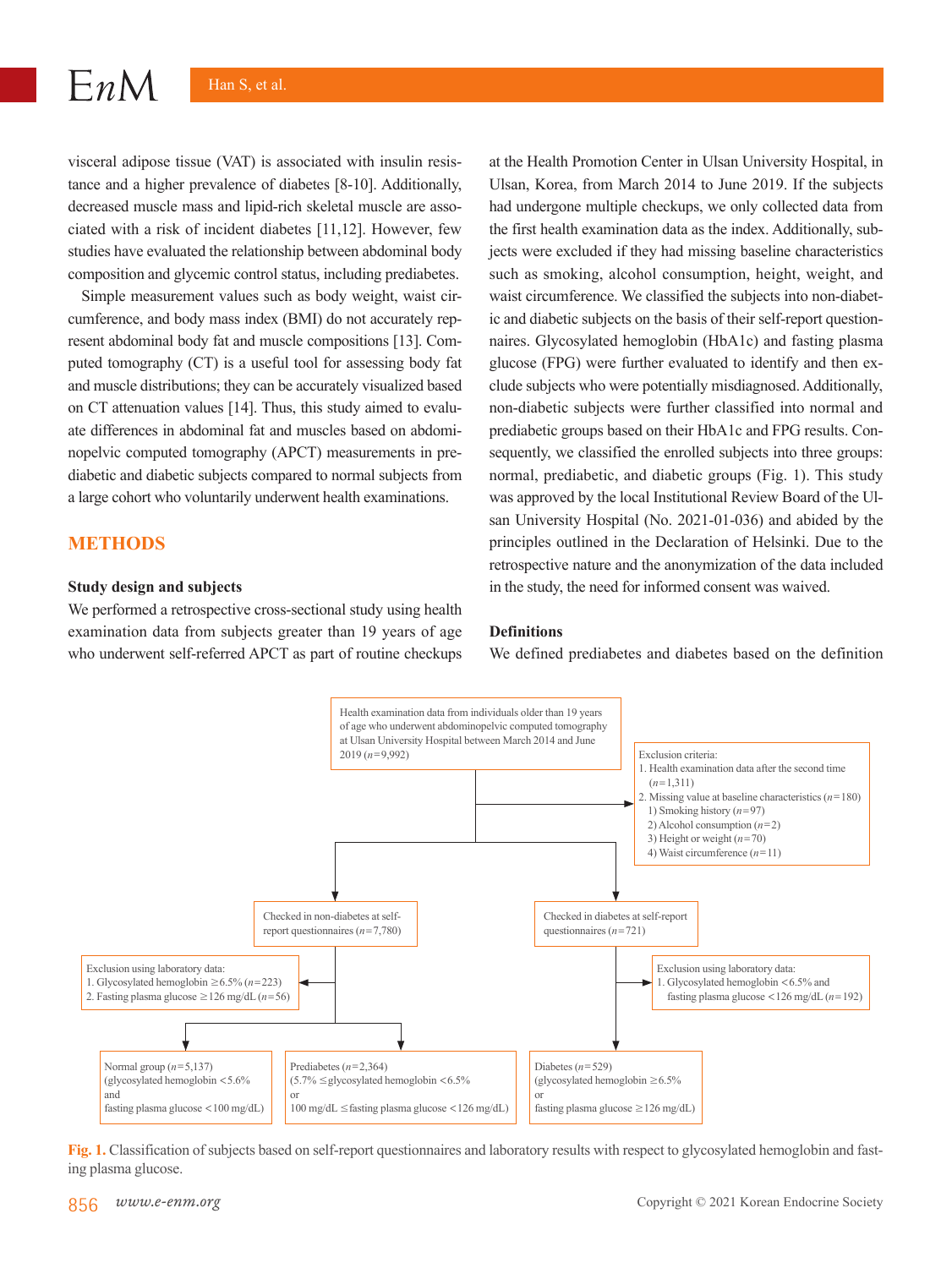recommended by the American Diabetes Association [15]. Subjects were classified as having diabetes if they self-reported having diabetes in the questionnaires and if they had laboratory results suggestive of diabetes (HbA1c  $\geq 6.5\%$  or FPG  $\geq 126$ mg/dL). Subjects were classified as having prediabetes if they self-reported that they did not have diabetes in the questionnaires and if they had laboratory results suggestive of prediabetes (5.7%  $\leq$  HbA1c <6.5% or 100 mg/dL $\leq$  FPG <126 mg/dL). Finally, subjects were classified as being normal if they self-reported that they did not have diabetes in the questionnaires and if they had laboratory results within the normal range (HbA1c  $<$  5.7% and FPG  $<$  100 mg/dL).

#### **Clinical and laboratory measurements**

All clinical and laboratory data were gathered from the clinical data warehouse software linked to the electronic medical records at the Ulsan University Hospital. Clinical information such as age, sex, smoking, drinking, exercise habits, and comorbidities, including cardiovascular disease, hypertension, and hyperlipidemia, was collected using a standardized self-report questionnaire issued before the check-up. The subjects' height and weight were measured without shoes and heavy clothing; these values were also used to calculate the subject's BMI. The waist circumference was measured at the end of normal expiration in the mid-point between the anterior superior iliac crest and lowest rib. Systolic and diastolic blood pressures were measured using an automatic manometer that was placed on the right arm while subjects were in the sitting position in a relaxed state. A venous blood sample was drawn from the antecubital vein after overnight fasting and subsequently analyzed in the central and certified laboratory of the Ulsan University Hospital. Laboratory information obtained included total cholesterol, triglyceride, high-density lipoprotein cholesterol (HDL-C), low-density lipoprotein cholesterol (LDL-C), HbA1c, and FPG levels.

#### **APCT and body composition analysis**

All study subjects underwent APCT using the SOMATOM Definition FLASH CT scanner (Siemens Healthcare, Erlangen, Germany). All subjects were applied to the following protocol: 100 kV peak, 180 mA, and 3-mm slice thickness at expiration and at the breath-hold state. Contrast-enhanced CT images were obtained 80 seconds after 150 mL of contrast material (Xenetix 350, Guerbet, Roissy, France) was administered using an automatic power injector. Two consecutive axial APCT images at the inferior endplate level of the third lumbar vertebra were assessed and averaged for each individual to determine abdominal body composition. Abdominal body composition was analyzed using the Asan-J software (Asan Medical Center, Seoul, Korea) as it has been found to exhibit high performance and accuracy in the abdominal composition analysis using CT images [16,17].

Several studies have reported that VAT is associated with insulin resistance, and subcutaneous adipose tissue (SAT) has the opposite effect for insulin resistance [8-10,18]. VAT is localized fat around the internal organs, and SAT is defined as the fat beneath the skin [19,20]. We outlined and measured total abdominal fat (TAF) based on the threshold of –190 to –30 Hounsfield units (HU), and divided TAF into VAT and SAT based on anatomical distributions of the APCT images [17,21].

Increases in intramuscular fat infiltration are strongly associated with insulin resistance by reducing the glucose uptake of skeletal muscles [22]. Low-attenuation muscle (LAM) indicates lipid-rich skeletal muscle, which containes more fat elements between and inside the muscle fibers, and conversely normalattenuation muscle (NAM) represents lipid-poor skeletal muscle, which includes less fat elements between and inside the muscle fibers [23]. These findings suggest that LAM and NAM represent low and good quality muscles on insulin sensitivity, respectively. We identified and quantified total abdominal muscle (TAM) based on the threshold of –29 to 150 HU, and divided TAM into LAM (–29 to 29 HU) and NAM (30 to 150 HU) according to muscle attenuation value of APCT images [24,25].

Thereafter, we corrected the cross-sectional areas of the abdominal fat and muscles by BMI based on the Foundation for the National Institutes of Health Sarcopenia Project recommendation and described them as the visceral adipose tissue index  $(VATI=VAT [cm<sup>2</sup>]/BMI [kg/m<sup>2</sup>])$ , subcutaneous adipose tissue index (SATI=SAT [cm<sup>2</sup>]/BMI [kg/m<sup>2</sup>]), total abdominal fat index (TAFI=TAF  $[cm^2]/BMI$   $[kg/m^2]$ ), low-attenuation muscle index (LAMI=LAM [cm<sup>2</sup>]/BMI [kg/m<sup>2</sup>]), normal-attenuation muscle index (NAMI=NAM  $[cm^2]/BMI$   $[kg/m^2]$ ), and total abdominal muscle index  $(TAMI = TAM [cm<sup>2</sup>]/BMI [kg/m<sup>2</sup>])$ [5,26].

#### **Statistical analysis**

The subjects' clinical and demographic characteristics were summarized using means and standard deviations for continuous variables and frequencies and proportions for categorical variables. Comparisons between the clinical and demographic characteristics among the three groups (normal, prediabetic, and diabetic subjects) were also made. Some variables were severely skewed to the right; thus, we conducted log transformation to obtain more stable results for further analysis. To identify the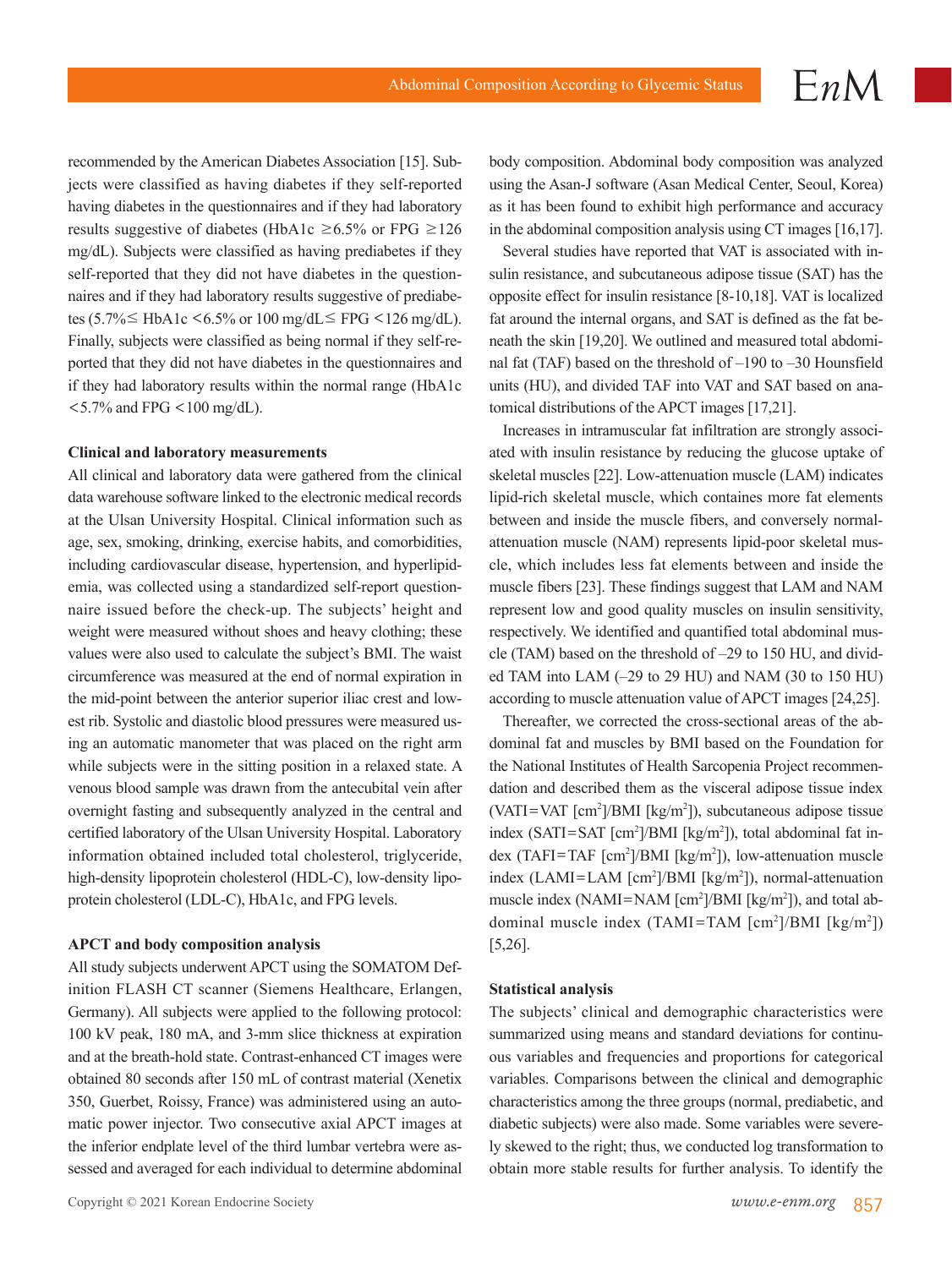$EnM$ 

associations between the study groups and abdominal body compositions, we fitted the univariate and multivariate regression models. In the multivariate models, all baseline characteristics in Table 1 (age, sex, height, weight, cardiovascular disease, hypertension, hyperlipidemia, smoking status, alcohol use, exercise frequency, systolic blood pressure, diastolic blood pressure, waist circumference, total cholesterol, log triglyceride, and log HDL-C and LDL-C levels) were adjusted for.

To reduce the impact of potential confounding effects among the three groups, we also conducted an inverse probability treatment weighting (IPTW) analysis. IPTW was the statistical method used to adjust for confounding due to the covariate differences between the comparator groups using the propensity score. We estimated the generalized propensity score using a multi-category generalized logistic regression model [27], and computed the inverse probability weight by using the inverse generalized propensity score. The variables that were used to derive the generalized propensity score were the factors used for adjustment in the multivariate analysis. Using this approach, the inverse probability weight assigns a weight proportional to the

|                                      | <b>Unadjusted values</b> |                            |                              | Adjusted values by IPTW |                            |                              |  |
|--------------------------------------|--------------------------|----------------------------|------------------------------|-------------------------|----------------------------|------------------------------|--|
| Characteristic                       | Normal<br>$(n=5,137)$    | Prediabetes<br>$(n=2,364)$ | <b>Diabetes</b><br>$(n=529)$ | Normal<br>$(n=5,137)$   | Prediabetes<br>$(n=2,364)$ | <b>Diabetes</b><br>$(n=529)$ |  |
| Age, yr                              | $51.1 \pm 9.5$           | $55.0 \pm 8.4$             | $57.5 \pm 8.2$               | $52.7 \pm 9.8$          | $53.2 \pm 8.6$             | $54.8 \pm 8.0$               |  |
| Male sex                             | 2,797(54.4)              | 1,512(64.0)                | 380 (71.8)                   | 3,006(58.5)             | 1,396(59.0)                | 357(67.4)                    |  |
| Height, cm                           | $165.5 \pm 8.7$          | $165.9 \pm 8.8$            | $165.9 \pm 9.1$              | $165.7 \pm 8.8$         | $165.6 \pm 8.6$            | $166.6 \pm 9.4$              |  |
| Weight, kg                           | $64.5 \pm 11.8$          | $68.4 \pm 11.8$            | $68.1 \pm 12.1$              | $65.9 \pm 12.2$         | $66.0 \pm 11.8$            | $67.6 \pm 13.3$              |  |
| Cardiovascular disease               | 128(2.5)                 | 88 (3.7)                   | 47(8.9)                      | 168(3.3)                | 79(3.4)                    | 22(4.1)                      |  |
| Hypertension                         | 690 (13.4)               | 607(25.7)                  | 219(41.4)                    | 975 (19.0)              | 469 (19.9)                 | 122(23.1)                    |  |
| Hyperlipidemia                       | 239(4.7)                 | 158(6.7)                   | 57(10.8)                     | 296(5.8)                | 138(5.8)                   | 37(7.0)                      |  |
| Smoking history                      |                          |                            |                              |                         |                            |                              |  |
| Non-smoker                           | 2,925(56.9)              | 1,112(47.0)                | 203 (38.4)                   | 2,709(52.7)             | 1,235(52.2)                | 241(45.6)                    |  |
| Ex-smoker                            | 1,249(24.3)              | 728(30.8)                  | 167(31.6)                    | 1,369(26.7)             | 642(27.2)                  | 163(30.9)                    |  |
| Current smoker                       | 963 (18.7)               | 524(22.2)                  | 159(30.1)                    | 1,059(20.6)             | 487 (20.6)                 | 125(23.6)                    |  |
| Alcohol consumption                  |                          |                            |                              |                         |                            |                              |  |
| None                                 | 1,993 (38.8)             | 864 (36.5)                 | 225(42.5)                    | 1,968(38.3)             | 914(38.7)                  | 198 (37.4)                   |  |
| $1 - 2$ /week                        | 2,201(42.8)              | 908 (38.4)                 | 195(36.9)                    | 2,119(41.3)             | 971(41.1)                  | 227(43.0)                    |  |
| $\geq$ 3/week                        | 943 (18.4)               | 592 (25.0)                 | 109(20.6)                    | 1,050(20.4)             | 479 (20.2)                 | 104(19.7)                    |  |
| Exercise grade                       |                          |                            |                              |                         |                            |                              |  |
| None                                 | 1,899(37.0)              | 911(38.5)                  | 211(39.9)                    | 1,926(37.5)             | 887 (37.5)                 | 198(37.4)                    |  |
| $1 - 2$ /week                        | 1,481(28.8)              | 642(27.2)                  | 149(28.2)                    | 1,460(28.4)             | 683 (28.9)                 | 150(28.4)                    |  |
| $\geq$ 3/week                        | 1,757(34.2)              | 811 (34.3)                 | 169(31.9)                    | 1,751(34.1)             | 794 (33.6)                 | 186(35.2)                    |  |
| SBP, mm Hg                           | $122.5 \pm 13.1$         | $126.9 \pm 12.9$           | $128.5 \pm 13.3$             | $124.1 \pm 13.4$        | $124.6 \pm 13.2$           | $125.2 \pm 13.5$             |  |
| DBP, mm Hg                           | $76.9 \pm 9.4$           | 79.9±9.2                   | $79.0 \pm 8.9$               | 77.9±9.4                | $78.4 \pm 9.3$             | $78.5 \pm 9.4$               |  |
| Waist circumference, cm              | $83.4 \pm 8.0$           | $86.9 \pm 7.7$             | $87.7 \pm 8.5$               | $84.7 \pm 8.3$          | $85.0 \pm 7.9$             | $85.9 \pm 8.7$               |  |
| Total cholesterol, mg/dL             | $188.9 \pm 36.2$         | $189.2 \pm 38.4$           | $166.6 \pm 39.8$             | $187.5 \pm 36.8$        | $188.5 \pm 39.0$           | $186.6 \pm 42.6$             |  |
| Log triglyceride, mg/dL <sup>a</sup> | $4.5 \pm 0.5$            | $4.7 \pm 0.5$              | $4.7 \pm 0.6$                | $4.5 \pm 0.5$           | $4.5 \pm 0.5$              | $4.6 \pm 0.6$                |  |
| Log HDL-C, mg/dL <sup>a</sup>        | $4.0 \pm 0.3$            | $3.9 \pm 0.3$              | $3.8 \pm 0.3$                | $4.0 \pm 0.3$           | $4.0 \pm 0.3$              | $3.9 \pm 0.3$                |  |
| LDL-C, mg/dL                         | $128.1 \pm 34.2$         | $129.5 \pm 35.1$           | $108.4 \pm 35.7$             | $127.2 \pm 34.5$        | $128.3 \pm 36.0$           | $127.2 \pm 39.8$             |  |

Values are expressed as mean $\pm$ standard deviation or number (%).

IPTW, inverse probability treatment weighting; SBP, systolic blood pressure; DBP, diastolic blood pressure; HDL-C, high-density lipoprotein cholesterol; LDL-C, low-density lipoprotein cholesterol.

a Log-transformed values were used to present the triglyceride and HDL-C distribution.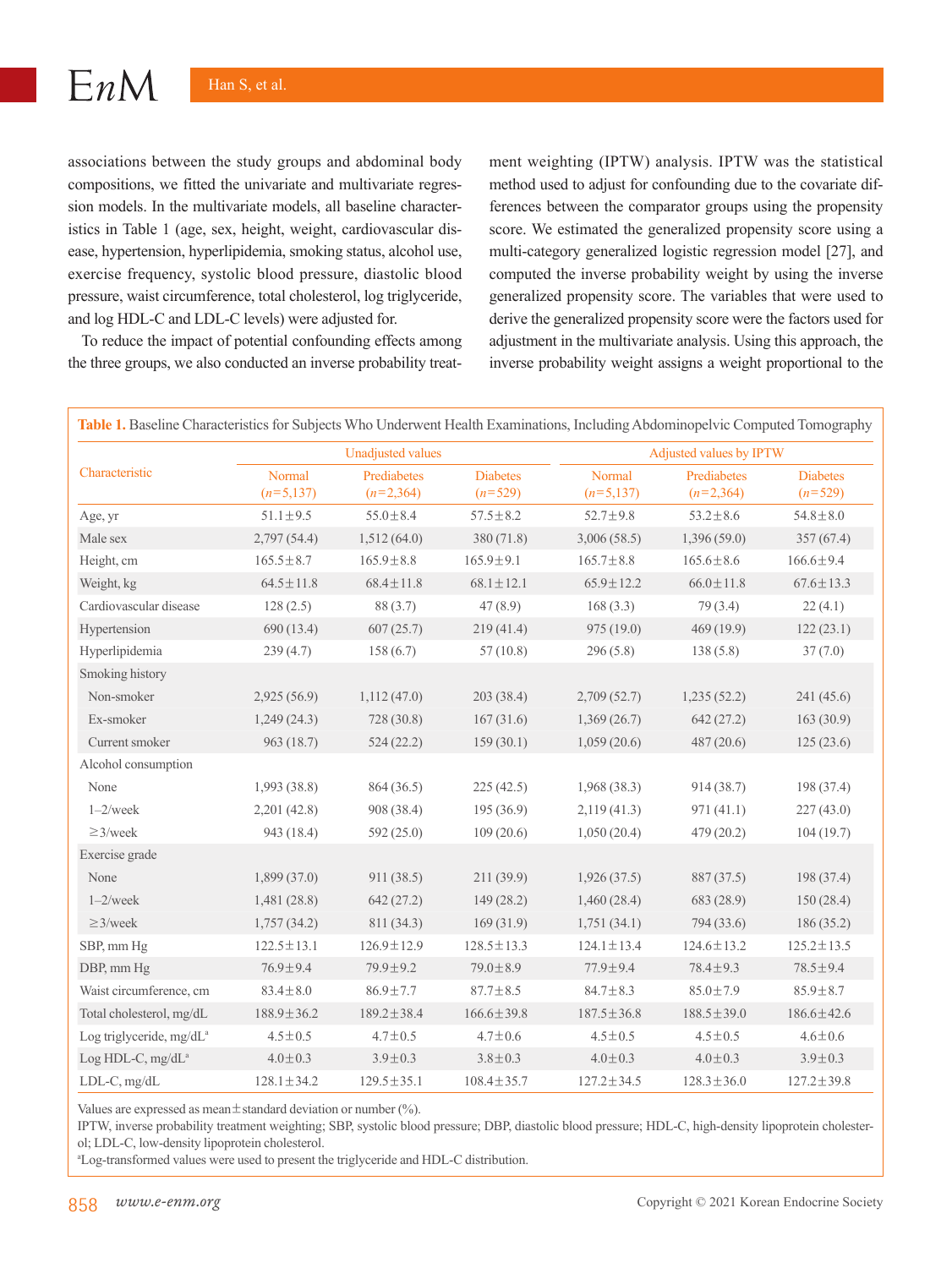reciprocal of the probability of being assigned to one of treatment groups to each patient. Furthermore, we stabilized it by multiplying the average generalized propensity score values by the corresponding treatment group. Based on the weights, summary statistics for the study groups were calculated to evaluate the similarity of the covariates (Table 1). All reported *P* values are two-sided, and *P* values <0.05 were considered statistically significant. R version 3.0 (http://cran.r-project.org/) software was used for statistical analyses. Specifically, the R CBPS package (R Foundation for Statistical Computing, Vienna, Austria) was used for the IPTW analyses [28].

## **RESULTS**

#### **Baseline characteristics**

Overall, 8,030 subjects were enrolled; 5,137 (64.0%), 2,364 (29.4%), and 529 (6.6%) subjects were included in the normal, prediabetic, and diabetic groups, respectively. Mean age of the study subjects was  $52.7 \pm 9.4$  years, and 4,689 (58.4%) subjects were male. HbA1c and FPG levels for the normal, prediabetic, and diabetic groups were  $5.3\% \pm 0.2\%$  vs.  $5.7\% \pm 0.3\%$  vs. 7.5% $\pm$ 1.3%; and 85.9 $\pm$ 8.1 mg/dL vs. 97.7 $\pm$ 11.5 mg/dL vs. 146.8±41.9 mg/dL, respectively. Baseline characteristics before and after IPTW adjustment in each group are presented in Table 1. Subjects in the diabetic group were older  $(51.1 \pm 9.5)$ years vs. 55.0±8.4 years vs. 57.5±8.2 years, *P*<0.001), and had lower total cholesterol (188.9±36.2 mg/dL vs. 189.2±38.4 vs. 166.6±39.8 mg/dL, *P*<0.001), HDL-C (56.3±16.1 mg/dL vs. 51.5±14.9 mg/dL vs. 48.4±14.0 mg/dL, *P*<0.001), and LDL-C (128.1±34.2 mg/dL vs. 129.5±35.1 mg/dL vs. 108.4± 35.7 mg/dL,  $P < 0.001$ ), and higher triglyceride (99.4 $\pm$ 62.1 mg/ dL vs. 121.8±76.9 mg/dL vs. 132.6±91.4 mg/dL, *P*<0.001) than those in the normal and prediabetic groups. Compared to normal subjects, there were linear increases in the prevalence of men (54.4% vs. 64.0% vs. 71.8%, *P*<0.001), current smoking (18.7% vs. 22.2% vs. 30.1%, *P*<0.001), cardiovascular disease (2.5% vs. 3.7% vs. 8.9%, *P*<0.001), hypertension (13.4% vs. 25.7% vs. 41.4%, *P*<0.001), and hyperlipidemia (4.7% vs. 6.7% vs. 10.8%, *P*<0.001) in prediabetic and diabetic subjects.

### **IPTW adjusted abdominal body composition results and proportional change**

IPTW adjusted abdominal fat and muscle index based on the glycemic control status are presented in Table 2. There were significant differences in the Log VATI  $(1.22 \pm 0.64 \text{ cm}^2/[\text{kg/m}^2])$ vs.  $1.30 \pm 0.63$  cm<sup>2</sup>/[kg/m<sup>2</sup>] vs.  $1.47 \pm 0.64$  cm<sup>2</sup>/[kg/m<sup>2</sup>], *P*<0.001), SATI (5.96 $\pm$ 2.01 cm<sup>2</sup>/[kg/m<sup>2</sup>] vs. 5.86 $\pm$ 1.96 cm<sup>2</sup>/ [kg/m<sup>2</sup>] vs. 5.36±2.21 cm<sup>2</sup>/[kg/m<sup>2</sup>], *P*<0.001), TAFI (10.22± 3.07 cm<sup>2</sup>/[kg/m<sup>2</sup>] vs. 10.41±3.08 cm<sup>2</sup>/[kg/m<sup>2</sup>] vs. 10.61±3.47 cm<sup>2</sup>/[kg/m<sup>2</sup>], *P*<0.001), LAMI (1.02±0.36 cm<sup>2</sup>/[kg/m<sup>2</sup>] vs.  $1.03 \pm 0.36$  cm<sup>2</sup>/[kg/m<sup>2</sup>] vs.  $1.09 \pm 0.36$  cm<sup>2</sup>/[kg/m<sup>2</sup>], *P*<0.001), and TAMI  $(5.69 \pm 1.22 \text{ cm}^2/\text{[kg/m}^2) \text{ vs. } 5.69 \pm 1.19 \text{ cm}^2/\text{[kg/m}^2]$ vs.  $5.82 \pm 1.24$  cm<sup>2</sup>/[kg/m<sup>2</sup>], *P*=0.022) among the normal, prediabetic, and diabetic groups.

Additionally, the area ratios for the different body compositions in normal, prediabetic, and diabetic subjects were as follows: (1) TAF to TAM were 1.84, 1.87, and 1.89; (2) VAT to TAF were 39.9%, 41.9%, and 47.4%; (3) LAM to TAM were 18.1%, 18.2%, and 19.1%, respectively. Upon analysis of the IPTW-adjusted results in a generalized linear regression model, the prediabetic subjects had an increase in the ratio of VAT to TAF (estimated coefficient, 2.147; 95% confidence interval

| Variable                                         | Normal $(n=5,137)$ | Prediabetes $(n=2,364)$ | Diabetes $(n=529)$ | $P$ value <sup><math>a</math></sup> |
|--------------------------------------------------|--------------------|-------------------------|--------------------|-------------------------------------|
| Log VATI, $\text{cm}^2/(\text{kg}/\text{m}^2)^b$ | $1.22 \pm 0.64$    | $1.30 \pm 0.63$         | $1.47 \pm 0.64$    | < 0.001                             |
| SATI, $\text{cm}^2/\text{(kg/m}^2)$              | $5.96 \pm 2.01$    | $5.86 \pm 1.96$         | $5.36 \pm 2.21$    | < 0.001                             |
| TAFI, $\text{cm}^2/\text{(kg/m}^2)$              | $10.22 \pm 3.07$   | $10.41 \pm 3.08$        | $10.61 \pm 3.47$   | < 0.001                             |
| LAMI, $\text{cm}^2/\text{(kg/m}^2)$              | $1.02 \pm 0.36$    | $1.03 \pm 0.36$         | $1.09 \pm 0.36$    | < 0.001                             |
| NAMI, $\text{cm}^2/\text{(kg/m}^2)$              | $4.68 \pm 1.24$    | $4.67 \pm 1.21$         | $4.73 \pm 1.29$    | 0.463                               |
| TAMI, $\text{cm}^2/\text{(kg/m}^2)$              | $5.69 \pm 1.22$    | $5.69 \pm 1.19$         | $5.82 \pm 1.24$    | 0.022                               |

Values are expressed as mean±standard deviation.

VATI, visceral adipose tissue index; SATI, subcutaneous adipose tissue index; TAFI, total abdominal fat index; LAMI, low-attenuation muscle index; NAMI, normal-attenuation muscle index; TAMI, total abdominal muscle index.

<sup>a</sup>Statistical comparisons of the data were performed using inverse probability treatment weighting linear regression analyses; <sup>b</sup>Log-transformed values were used to present the VATI distribution.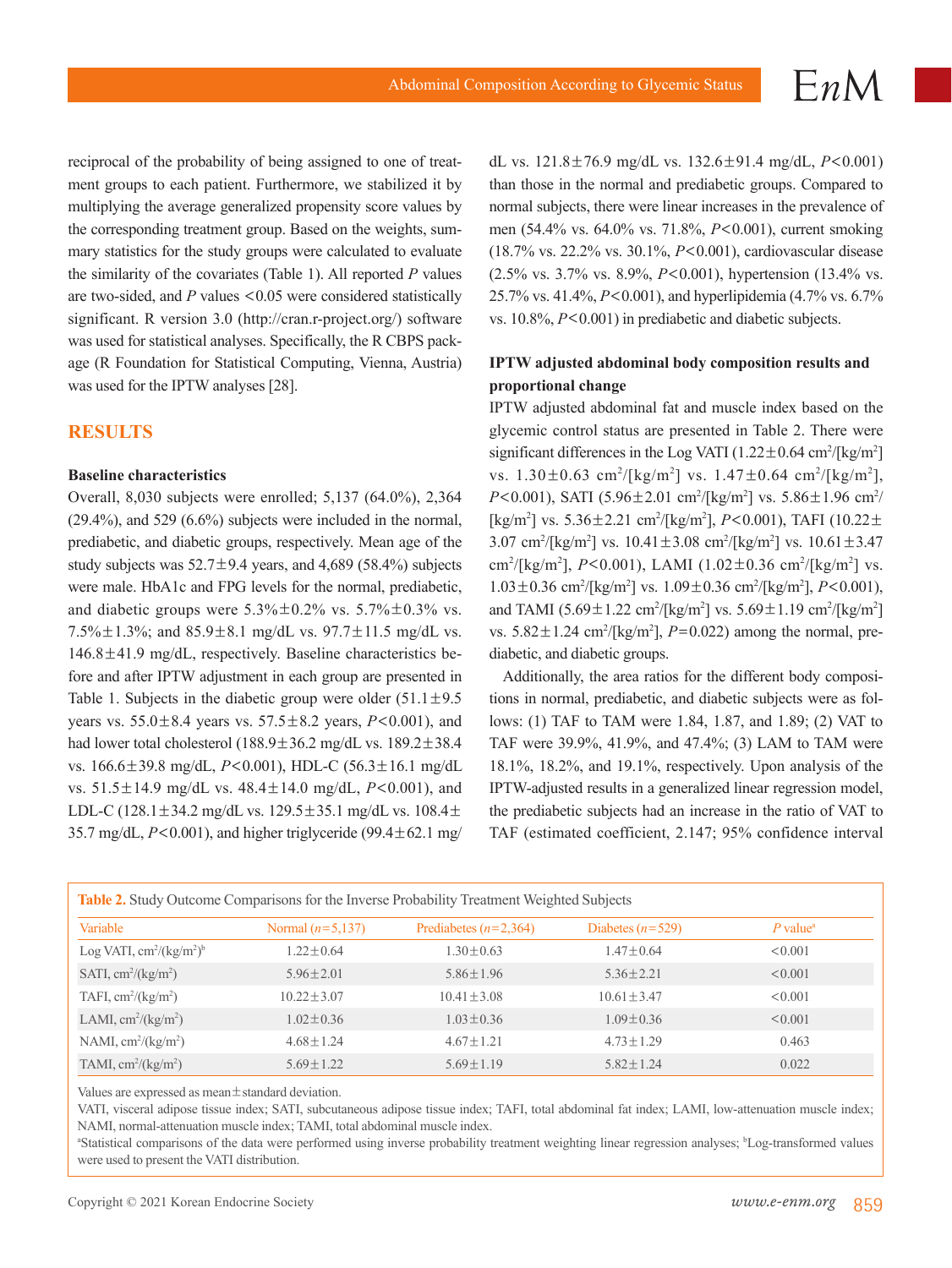| Variable             | Univariate                                          |           | Multivariate <sup>a</sup>                           |           | <b>IPTW</b> adjusted <sup>b</sup>                   |           |
|----------------------|-----------------------------------------------------|-----------|-----------------------------------------------------|-----------|-----------------------------------------------------|-----------|
|                      | <b>Estimated coefficient</b><br>$(95\% \text{ CI})$ | $P$ value | <b>Estimated coefficient</b><br>$(95\% \text{ CI})$ | $P$ value | <b>Estimated coefficient</b><br>$(95\% \text{ CI})$ | $P$ value |
| TAF/TAM (vs. normal) |                                                     |           |                                                     |           |                                                     |           |
| Prediabetes          | $0.218(0.180 \text{ to } 0.256)$                    | < 0.001   | $0.011 (-0.013$ to $0.034)$                         | 0.367     | $0.030 (-0.009 \text{ to } 0.070)$                  | 0.129     |
| Diabetes             | $0.255(0.186 \text{ to } 0.325)$                    | < 0.001   | $0.040 (-0.003 \text{ to } 0.083)$                  | 0.067     | $0.050$ (-0.007 to 0.107)                           | 0.084     |
| VAT/TAF (vs. normal) |                                                     |           |                                                     |           |                                                     |           |
| Prediabetes          | 6.469 (5.809 to 7.129)                              | < 0.001   | $1.678(1.192 \text{ to } 2.163)$                    | < 0.001   | $2.147(1.466 \text{ to } 2.829)$                    | < 0.001   |
| <b>Diabetes</b>      | 12.392 (11.1787 to 13.604)                          | < 0.001   | 5.310 (4.418 to 6.201)                              | < 0.001   | $8.629(7.645 \text{ to } 9.613)$                    | < 0.001   |
| LAM/TAM (vs. normal) |                                                     |           |                                                     |           |                                                     |           |
| Prediabetes          | 2.119 (1.756 to 2.482)                              | < 0.001   | $-0.113$ $(-0.402$ to $0.177)$                      | 0.446     | $0.094 (-0.286 \text{ to } 0.474)$                  | 0.629     |
| <b>Diabetes</b>      | 3.660 (2.993 to 4.328)                              | < 0.001   | $0.806(0.274 \text{ to } 1.337)$                    | 0.003     | $1.134(0.585 \text{ to } 1.683)$                    | < 0.001   |

**Table 3.** Proportional Change in Abdominal Body Compositions Based on Glycemic Control Status

IPTW, inverse probability treatment weighting; CI, confidence interval; TAF, total abdominal fat; TAM, total abdominal muscle; VAT, visceral adipose tissue; LAM, low-attenuation muscle.

<sup>a</sup>All baseline characteristics were adjusted for in the multivariate analysis; <sup>b</sup>Statistical comparisons of the data were performed using the generalized linear model with inverse probability treatment weighting.

[CI],  $1.466$  to  $2.829$ ;  $P<0.001$ ) compared to normal subjects. Additionally, diabetic subjects had an increase in the ratio of VAT to TAF (8.629; 95% CI, 7.645 to 9.613; *P*<0.001) and LAM to TAM (1.134; 95% CI, 0.585 to 1.683; *P*<0.001) compared to normal subjects (Table 3).

#### **Abdominal body composition results analyzed using linear regression models**

The abdominal fat and muscle index results based on the glycemic control status are shown in Table 4 for the univariate, multivariate, and IPTW adjusted analyses. Prediabetic subjects had higher Log VATI (0.082; 95% CI, 0.051 to 0.114; *P*<0.001) and TAFI (0.193; 95% CI, 0.039 to 0.347; *P*=0.014) than normal subjects in the IPTW adjusted analysis. Diabetic subjects had higher Log VATI (0.248; 95% CI, 0.203 to 0.294; *P*<0.001), TAFI (0.387; 95% CI, 0.165 to 0.610; *P*<0.001), LAMI (0.078; 95% CI, 0.052 to 0.104; *P*<0.001), and TAMI (0.127; 95% CI, 0.041 to 0.213; *P*=0.004), and a lower SATI (–0.595; 95% CI,  $-0.739$  to  $-0.451$ ;  $P < 0.001$ ) than normal subjects in the IPTW adjusted analysis.

#### **DISCUSSION**

The current study evaluated abdominal fat and muscle changes in prediabetic and diabetic subjects compared to normal subjects. Prediabetic subjects had higher VATI and TAFI values than the normal subjects. Diabetic subjects had higher VATI,

TAFI, LAMI, and TAMI values and lower SATI values than the normal subjects. Since the changes in TAFI and TAMI were the net results according to changes in each abdominal fat and muscle component, we were able to determine that representative findings of abdominal body composition in diabetic subjects were increases in VATI and LAMI, and decreases in SATI. Additionally, for prediabetic subjects these were increases in VATI without changes in LAMI and SATI.

Abdominal VAT has hormonal activity that is strongly associated with insulin resistance, systemic inflammation, and hyperlipidemia [9,10,29]. One study found that excess VAT might be a risk factor for incident prediabetes and diabetes [8]. We found that the prevalence of abdominal VATI was also higher among our prediabetic and diabetic subjects. Interestingly, although SAT was also a component of abdominal fat, SATI was decreased in diabetic subjects compared to normal subjects in our study. Several studies have suggested that SAT has metabolically protective effects against insulin resistance [18,30,31]. We hypothesized that there was a negative relationship between SAT and insulin resistance in diabetic subjects. However, this relationship was not observed in the prediabetic subjects included in this study. This might be a result of low insulin resistance and thus inability to change the SAT in prediabetic subjects. Further, well-structured studies are required to address this question. Additionally, considering the abdominal fat changes identified in this study, the increase in TAFI among prediabetic and diabetic subjects might be attributed to the increase in VATI.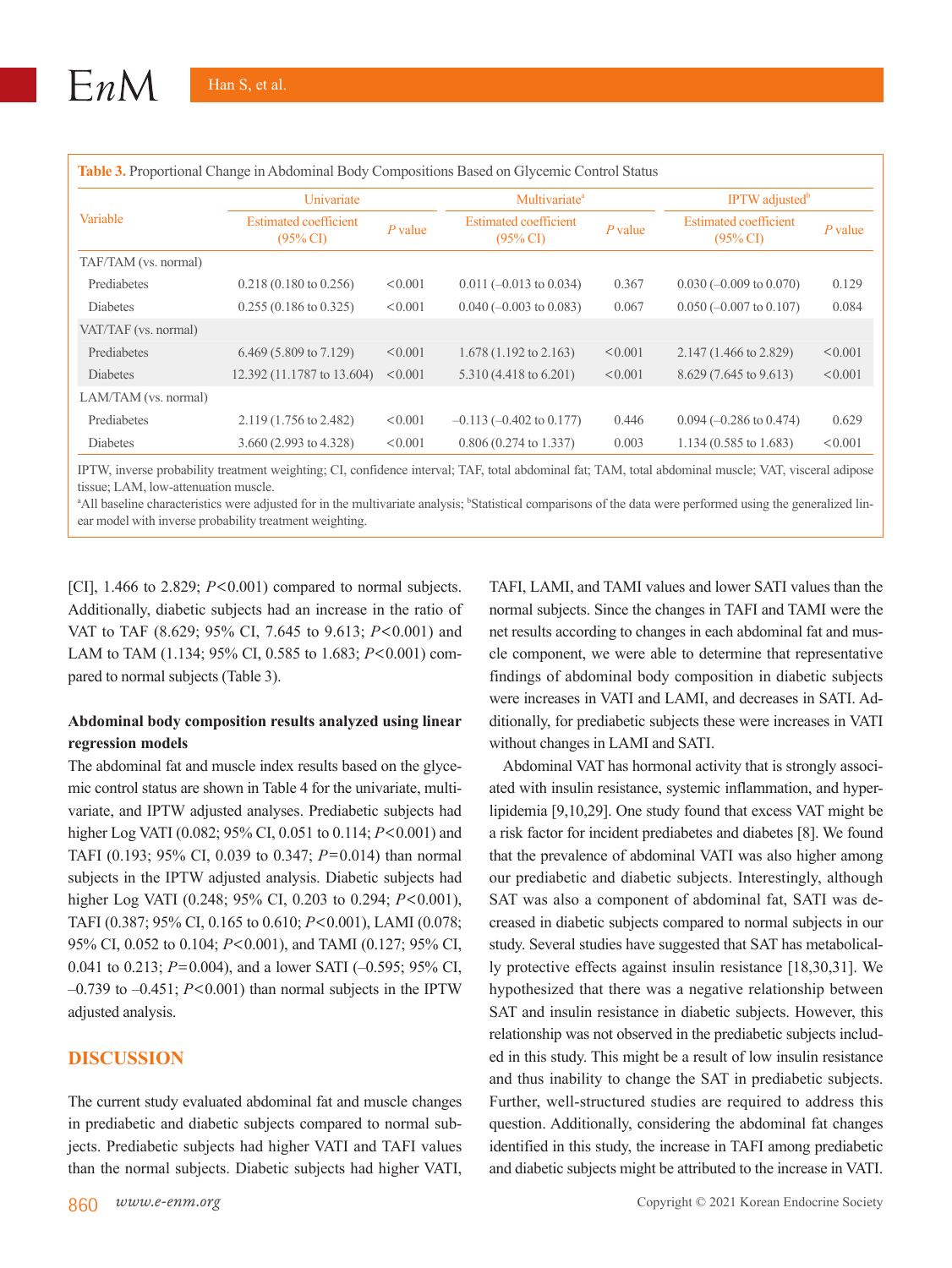| Variable                         | Univariate                                  |           | Multivariate <sup>a</sup>                  |           | IPTW adjusted <sup>b</sup>                 |           |
|----------------------------------|---------------------------------------------|-----------|--------------------------------------------|-----------|--------------------------------------------|-----------|
|                                  | <b>Estimated coefficient</b><br>$(95\%$ CI) | $P$ value | <b>Estimated coefficient</b><br>$(95\%$ CI | $P$ value | <b>Estimated coefficient</b><br>$(95\%$ CI | $P$ value |
| Log VATI (vs. normal) $\text{°}$ |                                             |           |                                            |           |                                            |           |
| Prediabetes                      | $0.327(0.297 \text{ to } 0.358)$            | < 0.001   | $0.053(0.032 \text{ to } 0.074)$           | < 0.001   | $0.082(0.051 \text{ to } 0.114)$           | < 0.001   |
| <b>Diabetes</b>                  | $0.460(0.405 \text{ to } 0.516)$            | < 0.001   | $0.109(0.071 \text{ to } 0.147)$           | < 0.001   | $0.248(0.203 \text{ to } 0.294)$           | < 0.001   |
| SATI (vs. normal)                |                                             |           |                                            |           |                                            |           |
| Prediabetes                      | $0.063 (-0.035 \text{ to } 0.161)$          | 0.207     | $-0.126(-0.197$ to $-0.054$ )              | < 0.001   | $-0.098 (-0.198 \text{ to } 0.001)$        | 0.053     |
| <b>Diabetes</b>                  | $-0.503$ ( $-0.683$ to $-0.324$ )           | < 0.001   | $-0.522$ ( $-0.652$ to $-0.391$ )          | < 0.001   | $-0.595(-0.739$ to $-0.451$ )              | < 0.001   |
| TAFI (vs. normal)                |                                             |           |                                            |           |                                            |           |
| Prediabetes                      | 1.215 (1.067 to 1.362)                      | < 0.001   | $0.094 (-0.001$ to $0.189$ )               | 0.052     | $0.193(0.039 \text{ to } 0.347)$           | 0.014     |
| <b>Diabetes</b>                  | 1.288 (1.017 to 1.559)                      | < 0.001   | $0.021 (-0.153$ to $0.195)$                | 0.813     | $0.387(0.165 \text{ to } 0.610)$           | < 0.001   |
| LAMI (vs. normal)                |                                             |           |                                            |           |                                            |           |
| Prediabetes                      | $0.121(0.103 \text{ to } 0.138)$            | < 0.001   | $-0.002$ ( $-0.016$ to 0.013)              | 0.816     | $0.009$ (-0.008 to 0.027)                  | 0.304     |
| Diabetes                         | $0.199(0.168 \text{ to } 0.231)$            | < 0.001   | $0.034(0.008 \text{ to } 0.061)$           | 0.012     | $0.078(0.052 \text{ to } 0.104)$           | < 0.001   |
| NAMI (vs. normal)                |                                             |           |                                            |           |                                            |           |
| Prediabetes                      | $-0.103$ ( $-0.163$ to $-0.043$ )           | < 0.001   | $0.010 (-0.022 \text{ to } 0.042)$         | 0.539     | $-0.008 (-0.069 \text{ to } 0.053)$        | 0.791     |
| <b>Diabetes</b>                  | $-0.163$ ( $-0.273$ to $-0.053$ )           | 0.004     | $-0.072$ ( $-0.131$ to $-0.012$ )          | 0.018     | $0.049 (-0.039$ to $0.137)$                | 0.275     |
| TAMI (vs. normal)                |                                             |           |                                            |           |                                            |           |
| Prediabetes                      | $0.017 (-0.042 \text{ to } 0.076)$          | 0.564     | $0.008 (-0.020 \text{ to } 0.037)$         | 0.558     | $0.001 (-0.059 \text{ to } 0.061)$         | 0.972     |
| <b>Diabetes</b>                  | $0.036 (-0.072 \text{ to } 0.144)$          | 0.512     | $-0.037 (-0.089 \text{ to } 0.015)$        | 0.158     | $0.127(0.041 \text{ to } 0.213)$           | 0.004     |

IPTW, inverse probability treatment weighting; CI, confidence interval; VATI, visceral adipose tissue index; SATI, subcutaneous adipose tissue index; TAFI, total abdominal fat index; LAMI, low-attenuation muscle index; NAMI, normal-attenuation muscle index; TAMI, total abdominal muscle index. <sup>a</sup>All baseline characteristics were adjusted for in the multivariate analysis; <sup>b</sup>Statistical comparisons of the data were performed using the generalized linear model with inverse probability treatment weighting; 'Log-transformed values were used to present the VATI distribution.

Therefore, the high ratio of VAT to TAF might be important to consider among prediabetic and diabetic subjects.

Based on the findings from previous studies, we initially hypothesized that prediabetic and diabetic subjects had increased abdominal fat and decreased abdominal muscles compared to normal subjects [11,32]. However, our results obtained from APCT scans showed that diabetic subjects had higher TAMI than normal subjects, and there was no significant difference in TAMI between prediabetic and normal subjects. LAMI and LAM to TAM ratio were significantly increased, but NAMI was not significantly changed in the diabetic subjects compared to the normal subjects. These changes were not observed in prediabetic subjects. One study found that higher LAM was associated with a higher prevalence of current diabetes; however, NAM was not [5]. LAM was closely related to lipid-rich skeletal muscle [23], and the ectopic skeletal muscle fat may affect the incompetence of the muscle oxidative capacity, insulin resistance, muscle frailty, and physical weakness [33-36]. These findings suggest that the abdominal component changes with increases in poor quality muscles occur in diabetic subjects, but not in prediabetic subjects.

From normal to prediabetic and diabetic subjects in our study, VATI, TFAI, LAMI, and TAMI values serially increased, and SATI values serially decreased. Although all these changes were significant in diabetic subjects, only VATI and TAFI changes were significant in prediabetic subjects. These results suggest that abdominal VAT changes might precede other abdominal fat and muscle changes when aggravating glucose intolerance, and they might be an early marker of abdominal body composition changes in prediabetic and diabetic subjects. We believe that the findings from this study are very reliable as they were derived from the areas of abdominal composition corrected for BMI. Additionally, the IPTW analysis adjusted for differences in age, sex, height, weight, underlying diseases, lifestyles, and lipid laboratory results among the three groups.

Our study had several limitations. First, since this study was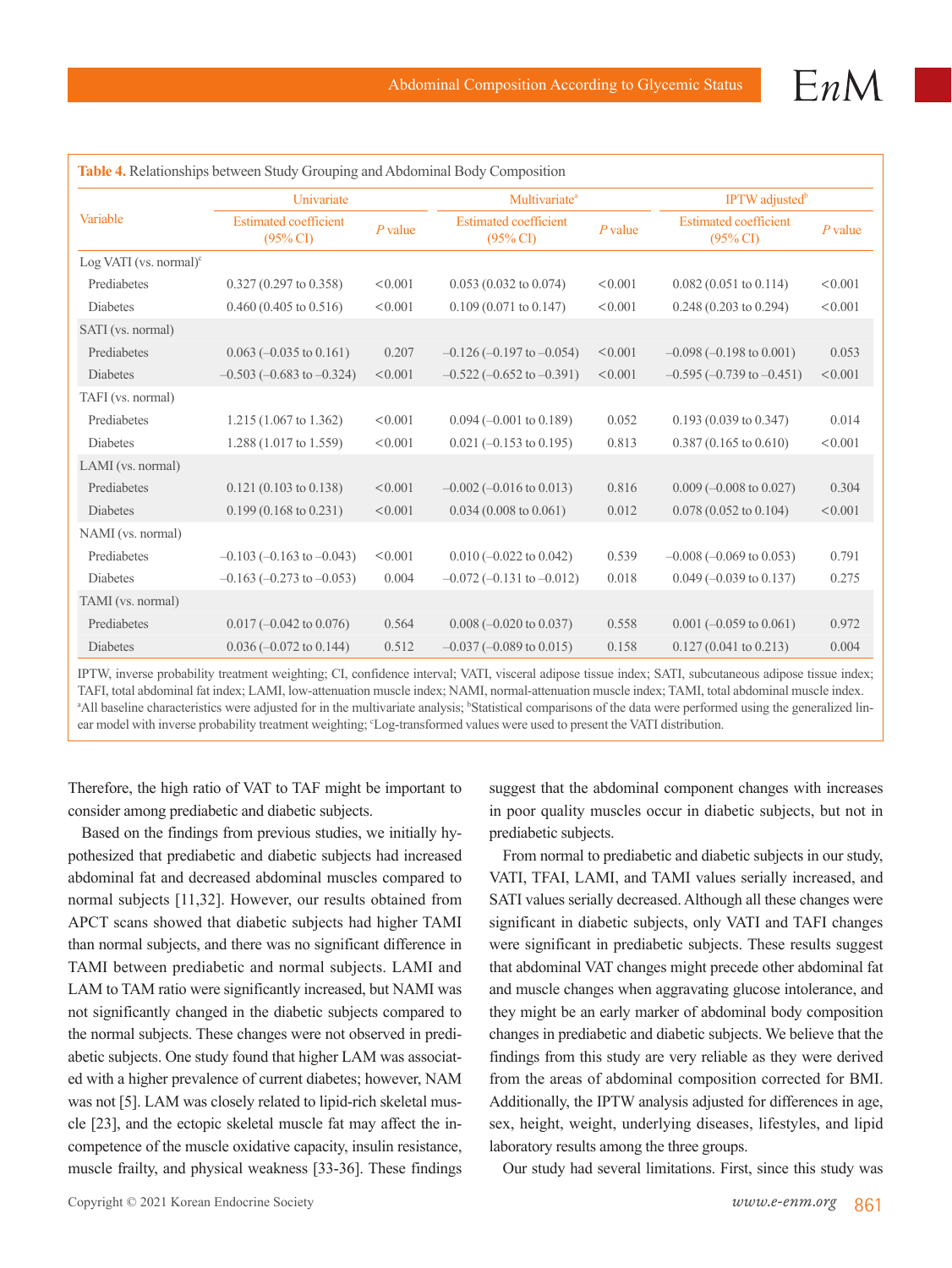#### $EnM$ Han S, et al.

designed as a cross-sectional study, we could not clarify the causal relationship between abdominal body composition and glycemic control status. Therefore, further prospective, large scale longitudinal studies are required to confirm the relationship over time. Second, the study was performed in a single health promotion center of the University Hospital. Additionally, the majority of our study subjects were relatively healthy. Thus, selection bias cannot be excluded. However, we tried to minimize the bias by including a relatively large sample size and by adjusting for the differences among the normal, prediabetic, and diabetic subjects using IPTW analysis. Third, since diagnosis of underlying comorbidities, including diabetes, cardiovascular disease, hypertension, and hyperlipidemia, were based on self-report questionnaires, there was a possibility of under or over diagnosis of diseases [37]. In reality, there was a mismatch between the self-report disease (more hyperlipidemia in diabetic subjects) and laboratory findings (lower total cholesterol and LDL-C in diabetic subjects). Thus, the self-reported data on comorbidities should be carefully interpreted. Fourth, we classified the study subjects into normal, prediabetic, and diabetic groups based on the findings from self-report questionnaires and laboratory HbA1c and FPG results. Due to strict classification criteria, subjects might have been excluded from the appropriate study group (i.e., transient hyperglycemic subjects might have been excluded from the normal group and diabetic subjects with good glycemic control might have been excluded from the diabetic group). Fifth, we could not evaluate the subjects' medications (such as lipid lowering medications, diabetic medications, or steroids), and the presence of neuromuscular diseases or systemic inflammatory conditions affecting the subject's laboratory findings and abdominal body compositions [25]. However, because we enrolled a relatively large number of subjects and adjusted for the baseline characteristics, this should not have had a large impact on our study findings. Finally, we could not investigate abdominal fat and muscle composition differences based on the diabetic phenotype, such as type 1 or 2 diabetes. Further well-structured studies enrolling a large number of participants are required to address this question.

In conclusion, our study identified abdominal composition changes in prediabetic and diabetic subjects compared to normal subjects. Visceral obesity and poor quality muscles were increased, and SAT was decreased in diabetic subjects. However, unlike the diabetic subjects, prediabetic subjects only had increases in visceral obesity; there were no significant changes in poor quality muscles and SAT among prediabetic subjects.

These results suggest that increases in visceral adiposity are an early finding, and poor quality muscle increase and SAT decrease were late findings in subjects with poor glycemic control. Further well-structured studies, including large numbers of participants, are required to validate these results.

## **CONFLICTS OF INTEREST**

No potential conflict of interest relevant to this article was reported.

#### **ACKNOWLEDGMENTS**

This research was supported by a grant of the Medical datadriven hospital support project, through the Korea Health Information Service (KHIS), funded by the Ministry of Health & Welfare, Republic of Korea.

Clinical and laboratory variables were collected from the clinical data warehouse platform (Ulsan University Hospital Information of Clinical Ecosystem [uICE]) by the Medical Information Center of the Ulsan University Hospital.

## **AUTHOR CONTRIBUTIONS**

Conception or design: S.E.P., G.Y., B.J.K. Acquisition, analysis, or interpretation of data: S.H., Y.J.J., G.M.P., T.Y.L., B.J.K. Drafting the work or revising: S.H., Y.J.J., G.M.P., T.Y.L., S.E.P., G.Y., B.J.K. Final approval of the manuscript: S.H., Y. J.J., G.M.P., T.Y.L., S.E.P., G.Y., B.J.K.

## **ORCID**

Seungbong Han *https://orcid.org/0000-0003-2938-8072* Byung Ju Kang *https://orcid.org/0000-0002-1396-7398*

#### **REFERENCES**

- 1. Rao Kondapally Seshasai S, Kaptoge S, Thompson A, Di Angelantonio E, Gao P, Sarwar N, et al. Diabetes mellitus, fasting glucose, and risk of cause-specific death. N Engl J Med 2011;364:829-41.
- 2. Lloyd-Jones DM, Hong Y, Labarthe D, Mozaffarian D, Appel LJ, Van Horn L, et al. Defining and setting national goals for cardiovascular health promotion and disease reduction: the American Heart Association's strategic Impact Goal through 2020 and beyond. Circulation 2010;121:586-613.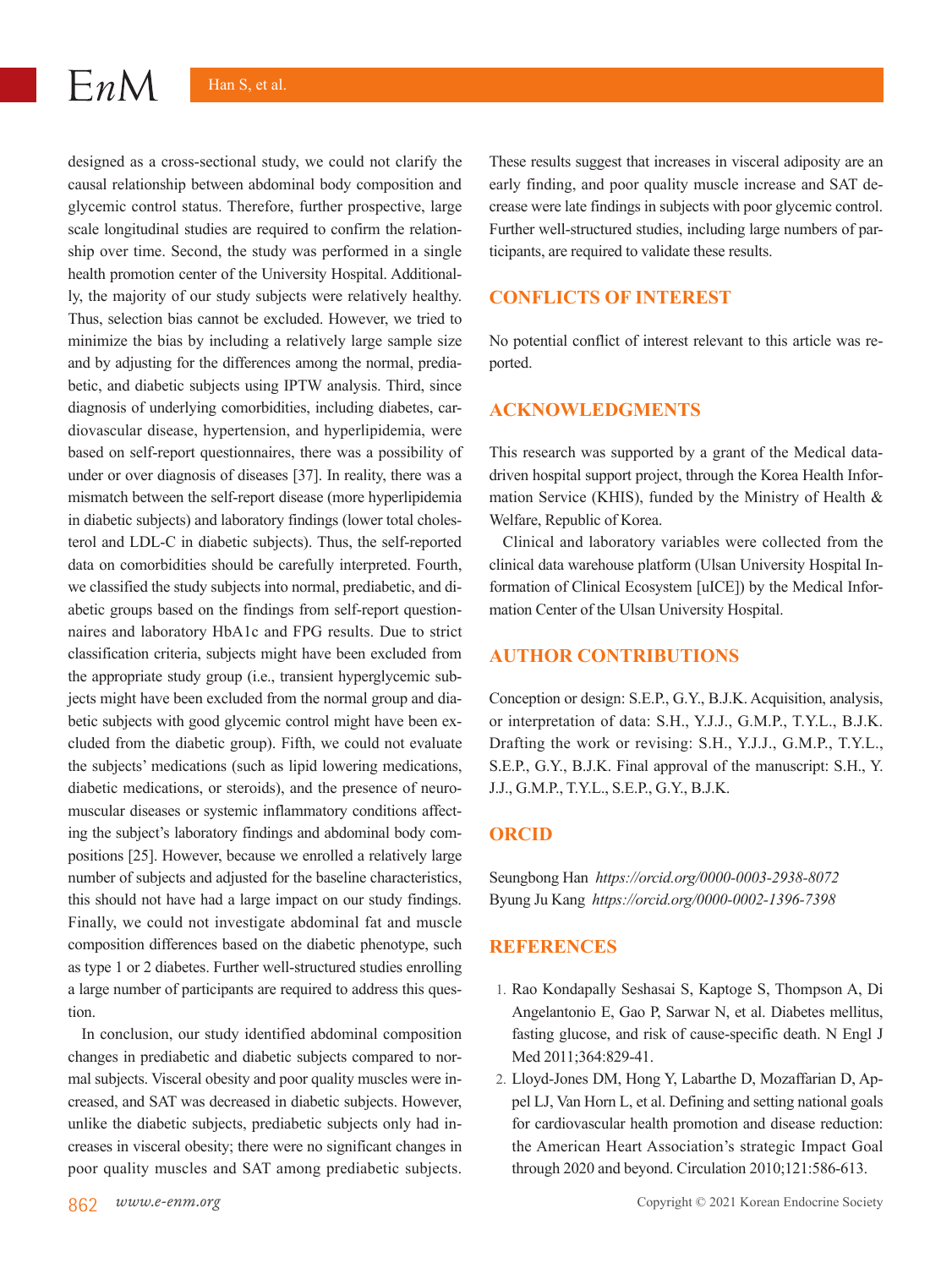- 3. Flint AJ, Hu FB, Glynn RJ, Caspard H, Manson JE, Willett WC, et al. Excess weight and the risk of incident coronary heart disease among men and women. Obesity (Silver Spring) 2010;18:377-83.
- 4. Abdullah A, Peeters A, de Courten M, Stoelwinder J. The magnitude of association between overweight and obesity and the risk of diabetes: a meta-analysis of prospective cohort studies. Diabetes Res Clin Pract 2010;89:309-19.
- 5. Tanaka M, Okada H, Hashimoto Y, Kumagai M, Nishimura H, Fukui M. Low-attenuation muscle is a predictor of diabetes mellitus: a population-based cohort study. Nutrition 2020; 74:110752.
- 6. Dube MC, Joanisse DR, Prud'homme D, Lemieux S, Bouchard C, Perusse L, et al. Muscle adiposity and body fat distribution in type 1 and type 2 diabetes: varying relationships according to diabetes type. Int J Obes (Lond) 2006;30: 1721-8.
- 7. Martin M, Almeras N, Despres JP, Coxson HO, Washko GR, Vivodtzev I, et al. Ectopic fat accumulation in patients with COPD: an ECLIPSE substudy. Int J Chron Obstruct Pulmon Dis 2017;12:451-60.
- 8. Neeland IJ, Turer AT, Ayers CR, Powell-Wiley TM, Vega GL, Farzaneh-Far R, et al. Dysfunctional adiposity and the risk of prediabetes and type 2 diabetes in obese adults. JAMA 2012;308:1150-9.
- 9. Zhang M, Hu T, Zhang S, Zhou L. Associations of different adipose tissue depots with insulin resistance: a systematic review and meta-analysis of observational studies. Sci Rep 2015;5:18495.
- 10. Lopes HF, Correa-Giannella ML, Consolim-Colombo FM, Egan BM. Visceral adiposity syndrome. Diabetol Metab Syndr 2016;8:40.
- 11. Larsen BA, Wassel CL, Kritchevsky SB, Strotmeyer ES, Criqui MH, Kanaya AM, et al. Association of muscle mass, area, and strength with incident diabetes in older adults: the Health ABC Study. J Clin Endocrinol Metab 2016;101: 1847-55.
- 12. Goodpaster BH, Thaete FL, Kelley DE. Thigh adipose tissue distribution is associated with insulin resistance in obesity and in type 2 diabetes mellitus. Am J Clin Nutr 2000;71: 885-92.
- 13. Chait A, den Hartigh LJ. Adipose tissue distribution, inflammation and its metabolic consequences, including diabetes and cardiovascular disease. Front Cardiovasc Med 2020;7: 22.
- 14. Haggmark T, Jansson E, Svane B. Cross-sectional area of

the thigh muscle in man measured by computed tomography. Scand J Clin Lab Invest 1978;38:355-60.

 $EnM$ 

- 15. American Diabetes Association. 2. Classification and diagnosis of diabetes: standards of medical care in diabetes-2020. Diabetes Care 2020;43(Suppl 1):S14-31.
- 16. Lee K, Shin Y, Huh J, Sung YS, Lee IS, Yoon KH, et al. Recent issues on body composition imaging for sarcopenia evaluation. Korean J Radiol 2019;20:205-17.
- 17. Park HJ, Shin Y, Park J, Kim H, Lee IS, Seo DW, et al. Development and validation of a deep learning system for segmentation of abdominal muscle and fat on computed tomography. Korean J Radiol 2020;21:88-100.
- 18. McLaughlin T, Lamendola C, Liu A, Abbasi F. Preferential fat deposition in subcutaneous versus visceral depots is associated with insulin sensitivity. J Clin Endocrinol Metab 2011;96:E1756-60.
- 19. Mittal B. Subcutaneous adipose tissue & visceral adipose tissue. Indian J Med Res 2019;149:571-3.
- 20. Wajchenberg BL. Subcutaneous and visceral adipose tissue: their relation to the metabolic syndrome. Endocr Rev 2000; 21:697-738.
- 21. Maddocks M, Shrikrishna D, Vitoriano S, Natanek SA, Tanner RJ, Hart N, et al. Skeletal muscle adiposity is associated with physical activity, exercise capacity and fibre shift in COPD. Eur Respir J 2014;44:1188-98.
- 22. Virkamaki A, Korsheninnikova E, Seppala-Lindroos A, Vehkavaara S, Goto T, Halavaara J, et al. Intramyocellular lipid is associated with resistance to in vivo insulin actions on glucose uptake, antilipolysis, and early insulin signaling pathways in human skeletal muscle. Diabetes 2001;50:2337-43.
- 23. Kim D, Nam S, Ahn C, Kim K, Yoon S, Kim J, et al. Correlation between midthigh low-density muscle and insulin resistance in obese nondiabetic patients in Korea. Diabetes Care 2003;26:1825-30.
- 24. Mitsiopoulos N, Baumgartner RN, Heymsfield SB, Lyons W, Gallagher D, Ross R. Cadaver validation of skeletal muscle measurement by magnetic resonance imaging and computerized tomography. J Appl Physiol (1985) 1998;85: 115-22.
- 25. Aubrey J, Esfandiari N, Baracos VE, Buteau FA, Frenette J, Putman CT, et al. Measurement of skeletal muscle radiation attenuation and basis of its biological variation. Acta Physiol (Oxf) 2014;210:489-97.
- 26. Studenski SA, Peters KW, Alley DE, Cawthon PM, McLean RR, Harris TB, et al. The FNIH sarcopenia project: rationale, study description, conference recommendations, and